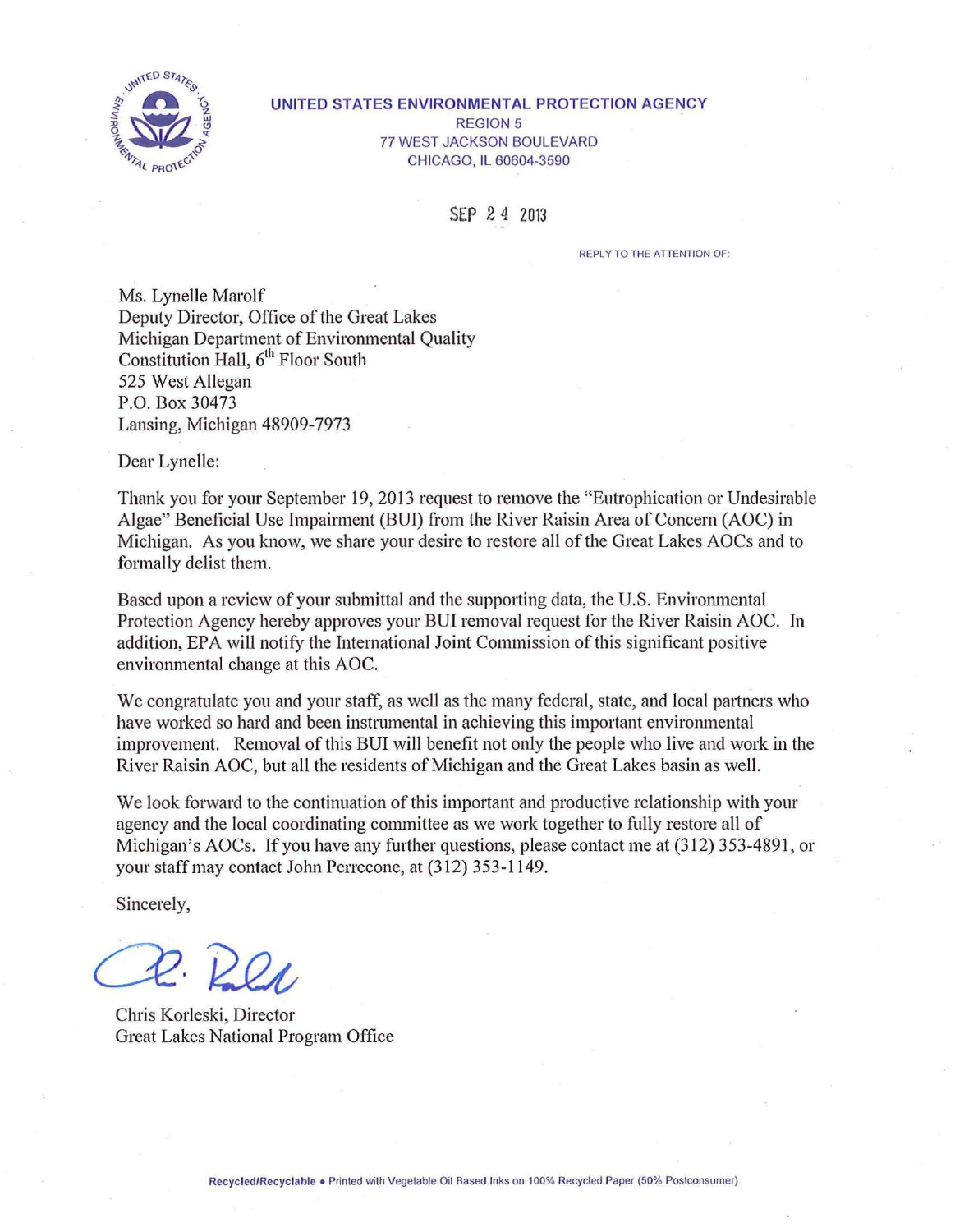cc: Dan Wyant, Director, MDEQ Jon W. Allan, MDEQ, Office of Great Lakes Rick Hobrla, MDEQ, Office of Great Lakes Melanie Foose, MDEQ, Office of Great Lakes Stephen Locke, IJC Daniel Stefanski, River Raisin Public Advisory Council Wendy Carney, EPA, GLNPO John Perrecone, EPA, GLNPO

 $\mathcal{L}$ 

à.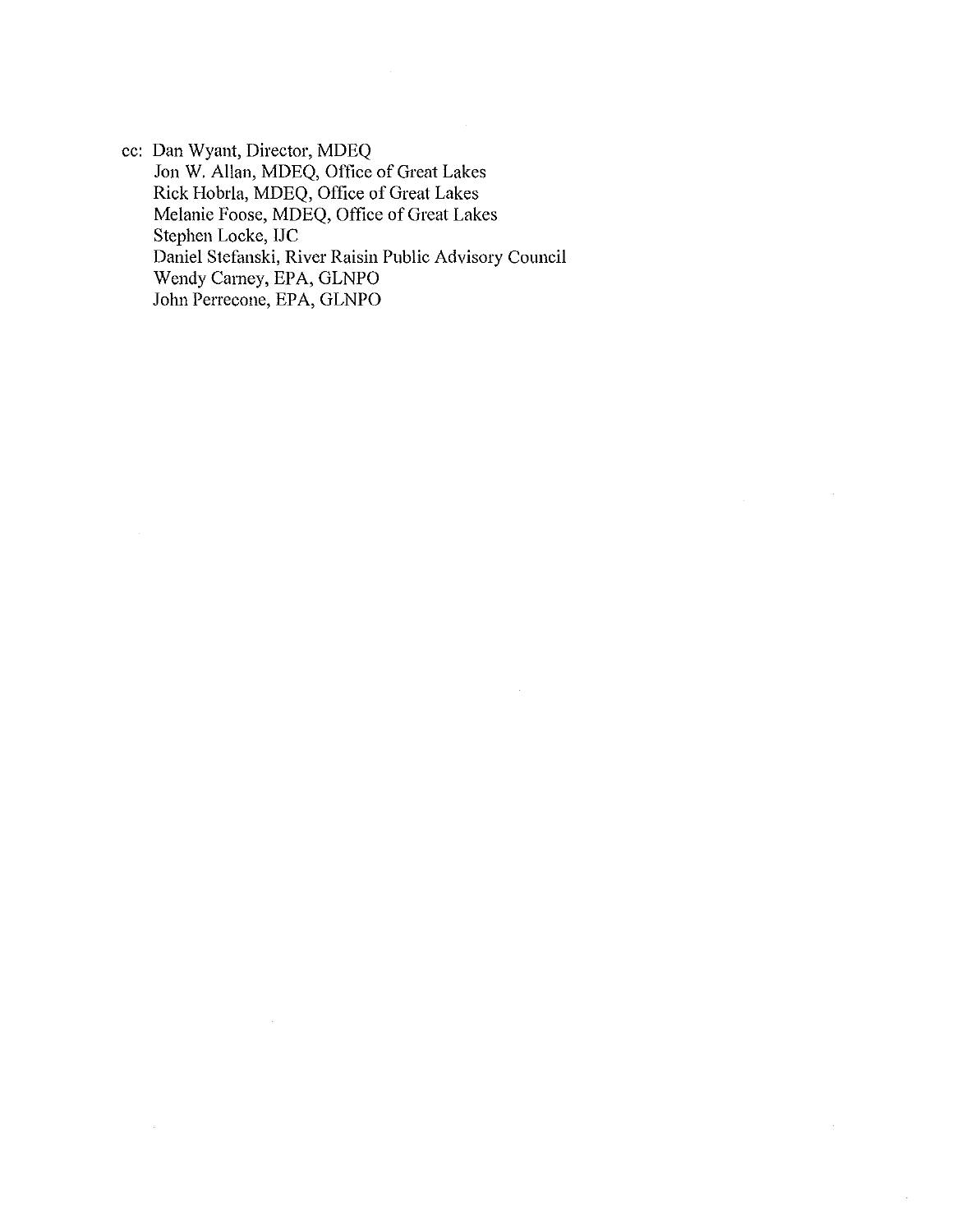



September 19, 2013

Mr. Chris Korleski, Director Great Lakes National Program Office United States Environmental Protection Agency Region 5 77 West Jackson Boulevard (G-17J) Chicago, Illinois 60604-3507

Dear Mr. Korleski:

The purpose of this letter is to request the United States Environmental Protection Agency (USEPA), Great Lakes National Program Office's (GLNPO) concurrence with the removal of the Eutrophication or Undesirable Algae Beneficial Use Impairment (BUI) from the River Raisin Area of Concern (AOC). The Michigan Office of the Great Lakes (OGL), Michigan Department of Environmental Quality (MDEQ) has assessed the status of this BUI in accordance with the state's *Guidance for Delisting Michigan's Great Lakes Areas of Concern*, and recommends that the BUI be removed from the list of impairments in the River Raisin AOC.

Enclosed please find documentation to support this recommendation, including the BUI removal Briefing Paper prepared by the OGL's technical staff. The River Raisin Public Advisory Council provided a letter supporting this recommendation dated August 16, 2013. A copy is enclosed.

Also note that a public comment period was held between August 26, 2013 and September 9, 2013. No comments, either written or verbal, were received during the comment period.

We value our continuing partnership in the AOC Program and look forward to working with the GLNPO, in the removal of BUIs and the delisting of AOCs. If you need further information concerning this request, please contact Ms. Melanie Foose, OGL, at 586-753-3866, or you may contact me.

Sincerely,

Lynelle Marolf, Deputy Director Office of the Great Lakes 517-284-5035

**Enclosures** 

cc/enc: Mr. Dave Cowgill, USEPA Mr. John Perrecone, USEPA Mr. Scott Cieniawski, USEPA Mr. Jon W. Allan, MDEQ Mr. Rick Hobrla, MDEQ Ms. Melanie Foose, MDEQ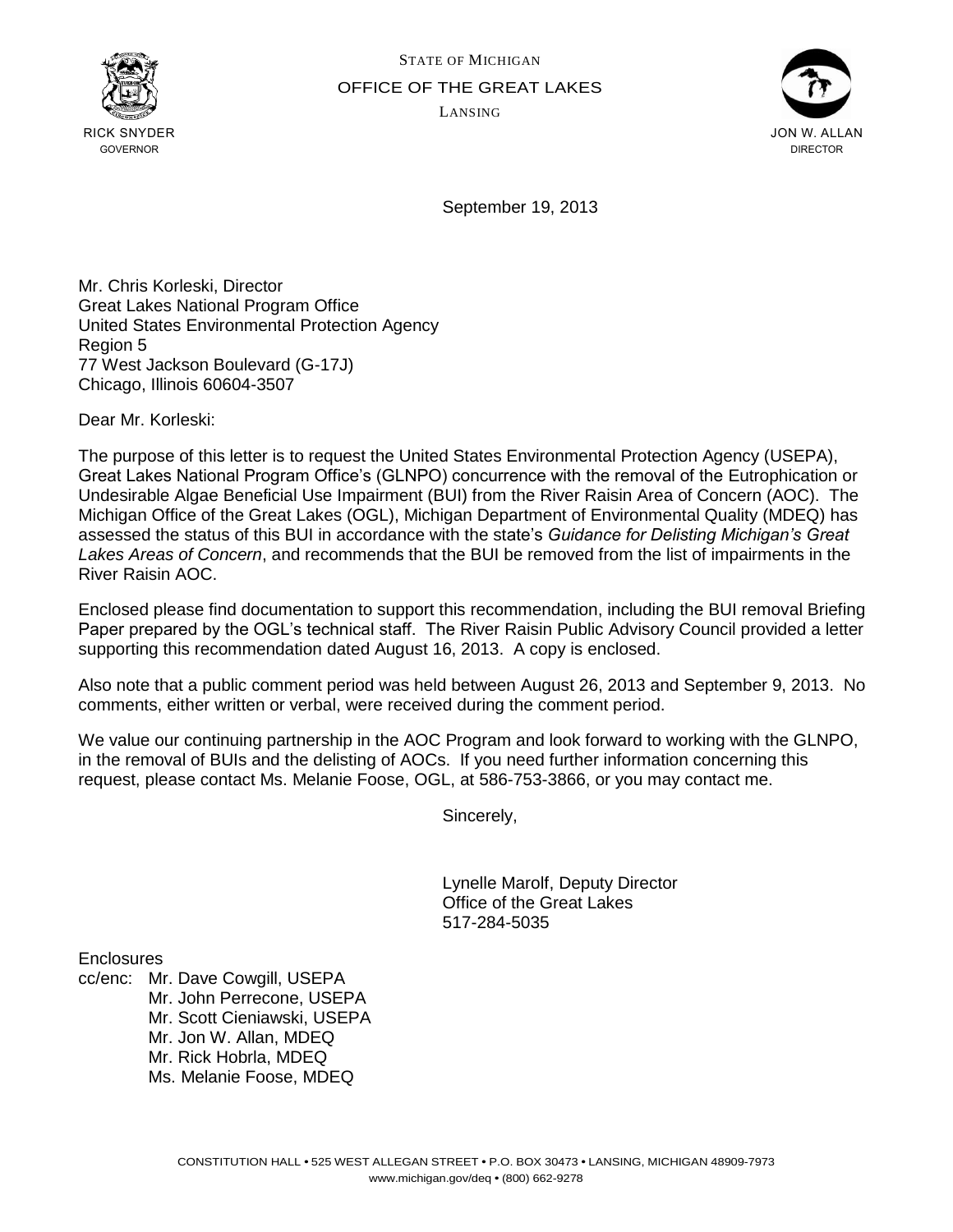# **Removal Recommendation Eutrophication or Undesirable Algae Beneficial Use Impairment River Raisin Area of Concern**

### **Issue**

The Michigan Department of Environmental Quality (MDEQ), Office of the Great Lakes, Areas of Concern (AOC) program staff recommend the removal of the Eutrophication or Undesirable Algae Beneficial Use Impairment (BUI) for the River Raisin AOC based on the review of relevant documentation pursuant to the process and criteria set forth in the *Guidance for Delisting Michigan's Great Lakes Areas of Concern* (*Guidance*) (MDEQ, 2008). This recommendation is made with the support of staff from the United States Environmental Protection Agency (USEPA) Great Lakes National Program Office, the MDEQ, and the River Raisin Public Advisory Council (PAC).

### **Background**

The boundary of the River Raisin AOC is defined as the lower 2.6 miles of the river, downstream of Dam No. 6, at the Winchester Bridge in the City of Monroe, and extending onehalf mile into Lake Erie following the Federal Navigation Channel and along the nearshore zone of Lake Erie, both north and south, for one mile. The River Raisin was identified as an AOC primarily "because of heavy metals contamination of the sediments and polychlorinated biphenyls contamination of the fish and sediments" (MDNR, 1987).

According to the [1987 River Raisin Remedial Action Plan \(RAP\),](http://epa.gov/glnpo/aoc/rvraisin.html) the Eutrophication or Undesirable Algae BUI was listed for the River Raisin as the "water quality of the River Raisin during the 1960s and 1970s was considered generally poor," and while monitoring data collected in 1976 and 1977 showed "uniformly tolerable" Biochemical Oxygen Demand levels, "turbidity and total phosphorus was consistently high," indicative of highly eutrophic conditions. Furthermore, the "source of high phosphorus and sediment loadings appeared to be related to runoff from agriculture rather than municipal or industrial discharges" (Southeast Michigan Council of Governments, 1978, as cited in MDNR, 1987). Additionally, low flow in the summer months caused nutrients from upstream sources to accumulate within the AOC, causing the water to assume a "sludge-like character" and undesirable algae growth (Cyr, 2002).

Seven BUIs will remain in the River Raisin AOC: Restrictions on Fish and Wildlife Consumption, Degradation of Fish and Wildlife Populations, Bird or Animal Deformities or Reproduction Problems, Degradation of Benthos, Restrictions on Dredging Activities, Beach Closings, and Loss of Fish and Wildlife Habitat.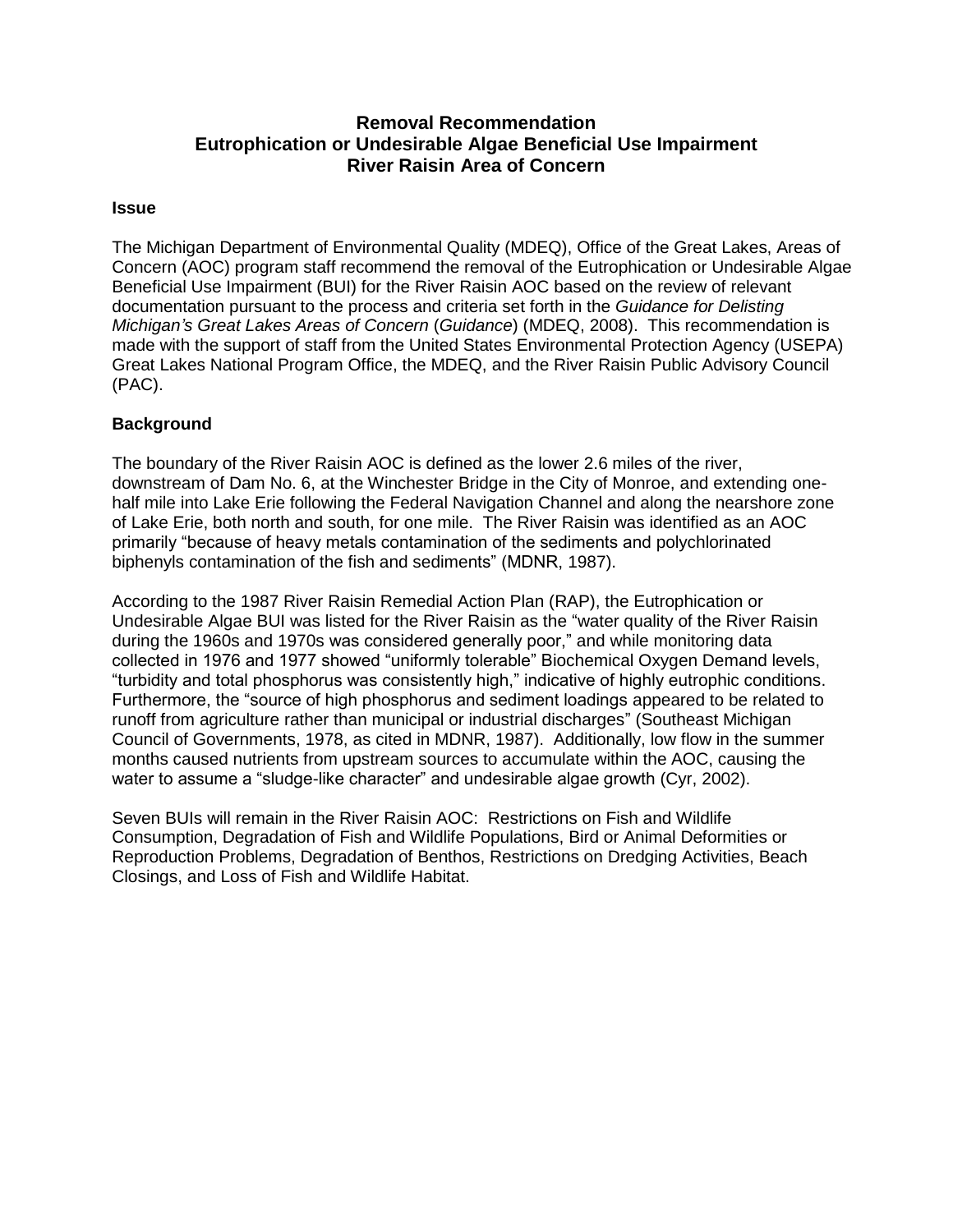### **Removal Criteria**

According to the *Guidance*, the Eutrophication and Undesirable Algae BUI will be considered restored when:

 No waterbodies within the AOC are included on the list of impaired waters due to nutrients or excessive algal growths in the most recent Clean Water Act, *Water Quality and Pollution Control in Michigan: Section 303(d) and 305(b) Integrated Report* (*Integrated Report*), which is submitted to USEPA every two years.

The attached excerpt from the *Guidance* (pages 33-34) includes the rationale for the delisting criteria (Attachment A).

### **Analysis**

#### *Integrated Report:*

The MDEQ staff performed a search of the *Integrated Report*, dated March 2012, to determine if any of the waterbodies within the River Raisin AOC are included.

No waterbodies within the AOC are included in the list of impaired waters either due to nutrients or excessive algal growths; therefore, the criterion outlined in the *Guidance* has been met.

#### *River Raisin AOC Habitat Restoration:*

The City of Monroe and the Lower River Raisin saw significant industrial development in the early part of the twentieth century, including the construction of multiple low head dams which contributed to low flow situations in portions of the river. However, in 2012 two low head dams were completely removed and "rock arch rapids" were installed at two additional dams providing continuous flow and fish passage. The lower 3.5 miles of the Lower River Raisin is now free flowing for the first time in nearly a century, significantly decreasing the low flow situations which were a contributing factor to the Eutrophication and Undesirable Algae BUI. Furthermore, construction is set to begin in September 2013 on three additional dams providing continuous flow and fish passage to an additional 19.5 miles of stream. The two phases of the project will result in opening up a total of 23 miles of the Lower River Raisin from Lake Erie to Dundee.

### *Conservation Reserve Enhancement Program (CREP):*

The River Raisin is one of three priority watersheds in the State of Michigan with the intent "to reduce sediment, phosphorus, and nitrogen in the surface water supply" and "improve water quality; enhance habitat for fish and wildlife; and enhance nesting for upland birds, mammals, and waterfowl." The CREP accomplishes these goals through implementation of conservation practices such as filter strips, wetland restoration projects, field windbreaks to reduce wind erosion, native or introduced grass plantings to reduce erosion, and riparian buffers to provide filtration of pollutants and provide wildlife habitat.

In the River Raisin watershed, 15,557.5 acres is currently enrolled in the CREP resulting in a 65 percent reduction in sediment delivery, a 75 percent reduction in phosphorus delivery, and a 70 percent reduction in nitrogen delivery to surface water (S. Shine, personal communication, July 17, 2013).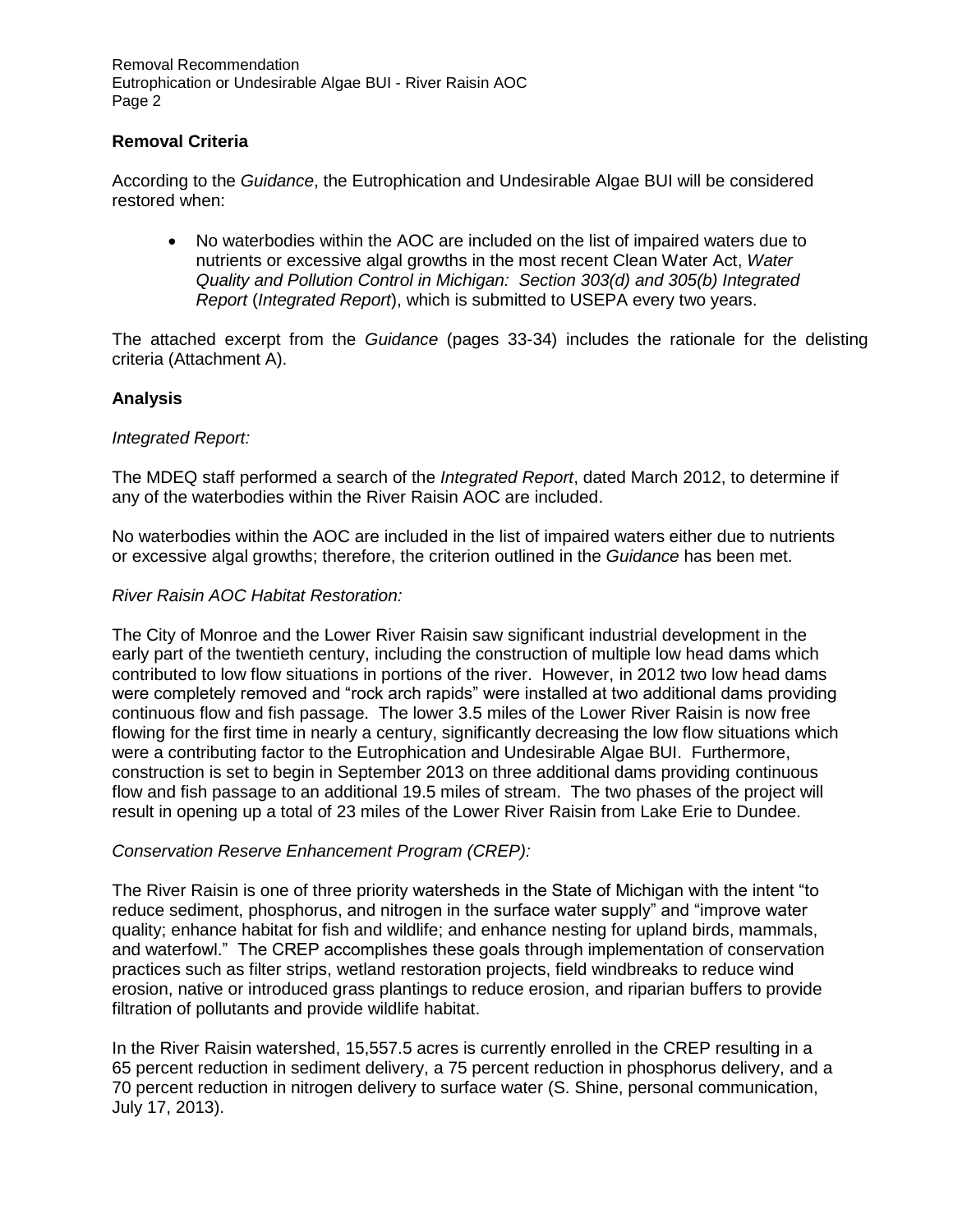| <b>Conservation Practice</b>                              | Acreage Enrolled in the River<br><b>Raisin Watershed</b> |
|-----------------------------------------------------------|----------------------------------------------------------|
| Establishment of Permanent Introduced Grasses and Legumes | 4,374.8                                                  |
| <b>Establishment of Permanent Native Grasses</b>          | 4,895.4                                                  |
| <b>Establishment of Field Windbreaks</b>                  | 82.4                                                     |
| <b>Shallow Water Areas for Wildlife</b>                   | 44.1                                                     |
| <b>Establishment of Filter Strips</b>                     | 4,686.5                                                  |
| <b>Establishment of Riparian Buffers</b>                  | 181                                                      |
| <b>Wetlands Restored</b>                                  | 1,261.3                                                  |
| Sediment Retention and Control Structure                  | 32                                                       |
| Total                                                     | 15,557.5 acres                                           |

*Michigan Agriculture Environmental Assurance Program (MAEAP):* 

The mission of the MAEAP is to "develop and implement a proactive environmental assurance program ensuring that farmers are engaging in cost-effective pollution practices and working to comply with state and federal environmental regulations" (MAEAP, 2013). The MAEAP program has a three system approach which examines the differing aspects of each farm and the specific environmental impact associated with each aspect. The three aspects are the livestock system, the farmstead system, and the cropping system. The livestock system has elements to protect water from farm operations and prevent soil erosion; the farmstead system focuses on protection of both surface and groundwater; and the cropping system deals with water use and irrigation, soil conservation, and nutrient management. Within each of the three systems there are educational components, an on-farm risk assessment, risk reduction practices that can be implemented to address issues found during the on-farm assessment, and a third party verification system (MDARD, 2013).

As the focus of this program includes the protection of surface water, the benefits extend from the individual farm to the subwatershed, and to the watershed as a whole, including the areas within the boundary of the AOC.

In the River Raisin watershed, ten farms have been verified since 2007. Farms are verified for a period of three years.

In 2012 the MAEAP verified that farmers were using practices that kept 20,200 tons of sediment, 34,200 pounds of phosphorus, and 76,100 pounds of nitrogen on fields, compared to farms using conventional tillage without nutrient management plans. In the case of sediment, this is due primarily to the use of various forms of no-till, conservation tillage, and cover cropping. For nutrients, the reductions came from reducing erosion and runoff, and from putting in place nutrient management plans. In some cases, properly managing silage leachate gave large nutrient reduction benefits due to its concentrated nature (R. Pigg, personal communication, August 9, 2013).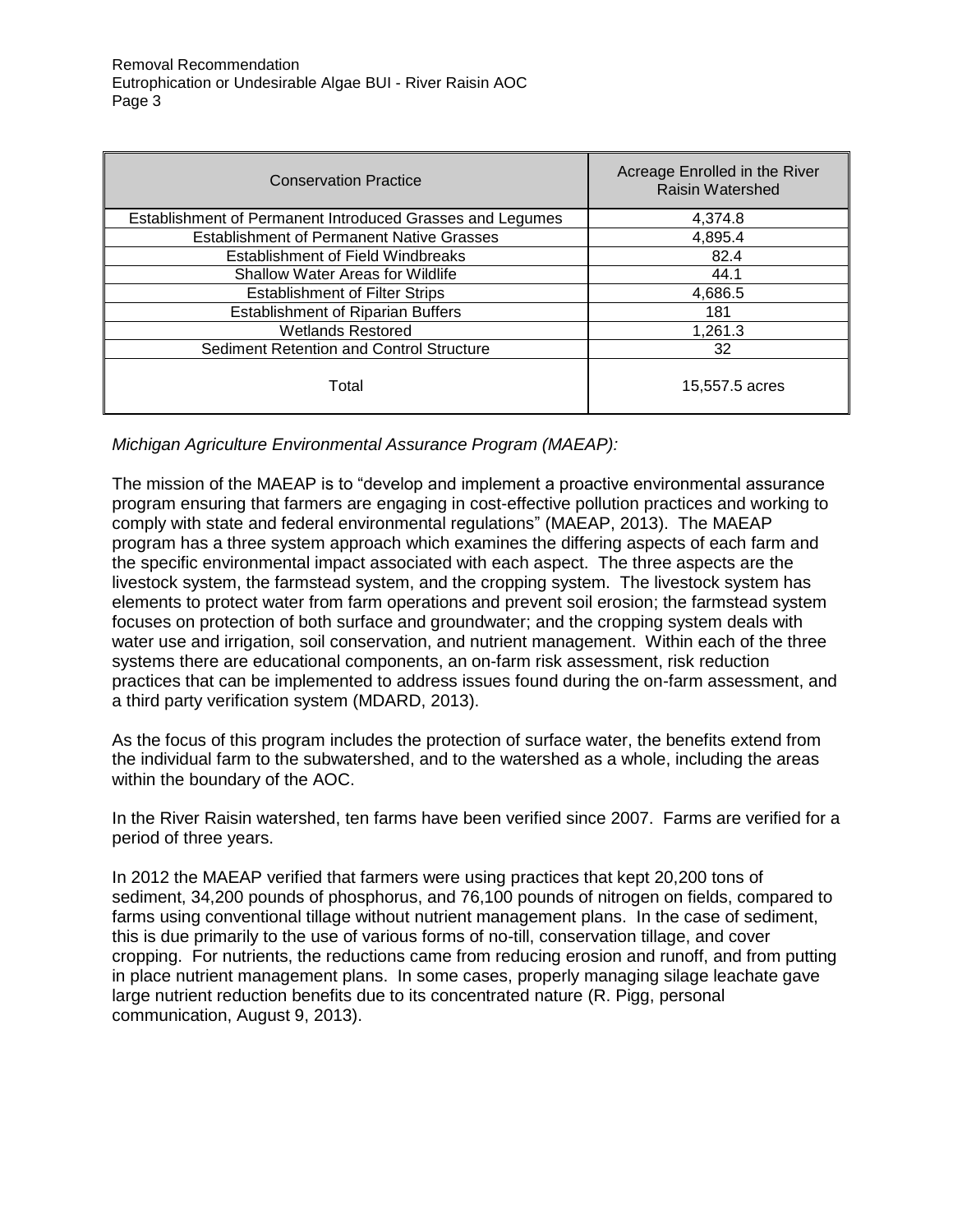#### *Nitrate Total Maximum Daily Load (TMDL):*

In 2005 a nitrate TMDL was developed to address impairments in drinking water caused by excess nitrates for a 16 mile reach of the River Raisin between Deerfield and Blissfield, upstream of the AOC. This TMDL addresses known sources of nitrates, one form of nutrients, including "commercial fertilizers…estimated to account for approximately 59 percent of the total nitrogen load to the River Raisin, the largest contributor of all sources of nitrogen." Livestock waste is another main source of nitrates accounting for 11 percent of the total nitrogen load to the river (MDEQ, 2005).

The combination of animal manure and fertilizer accounts for 70 percent of the annual nitrogen loads to the River Raisin in this reach. A main target of the TMDL is the reduction of these sources of nitrogen to the surface waters. An overall reduction of 40 percent in river nitrate levels is required by the TMDL; therefore, fertilizer and livestock manure loads must be reduced by 57 percent (MDEQ, 2005). These reductions are being accomplished, in part, by two current Great Lakes Restoration Initiative grants and a Section 319 grant. These three grants have been provided to the Lenawee Conservation District which is working toward reduction of nitrate levels by reducing commercial fertilizer use, increasing the use of advanced Best Management Practices, and reducing nitrates and dissolved phosphorus loadings through the installation of water control structures on tiled cropland.

#### **Recommendation**

The 1987 River Raisin RAP specifically refers to the phosphorus and sediment inputs from the agricultural areas of the watershed, describing the water quality of the River Raisin as "generally poor due to nutrient enrichment and low dissolved oxygen" (MDNR, 1987). Since the 1980s, the programs described above have been implemented throughout the AOC and within the River Raisin watershed which contribute to the reduction of nutrients and sediment to the surface waters. Dam removals allow the river to flow continuously and programs such as the CREP and the MAEAP result in drastic reductions to nutrient and sediment loadings. In addition, reducing sources of nitrates in order to meet the nitrate TMDL may also help to reduce the risk of eutrophication.

Based on the review of all pertinent data and with the support of the River Raisin PAC, the MDEQ AOC Program staff request approval of the recommendation to remove the Eutrophication or Undesirable Algae BUI in the River Raisin AOC.

This removal recommendation was discussed with the River Raisin PAC at their regular meeting on August 8, 2013. The River Raisin PAC submitted a formal letter of support for removal of the BUI on August 16, 2013, (Attachment C). The proposed action was published in the MDEQ Calendar for public notice. Supporting documents were posted on the MDEQ's AOC program web page for public review and comment from August 26, 2013 through September 9, 2013. No comments were received during the public comment period.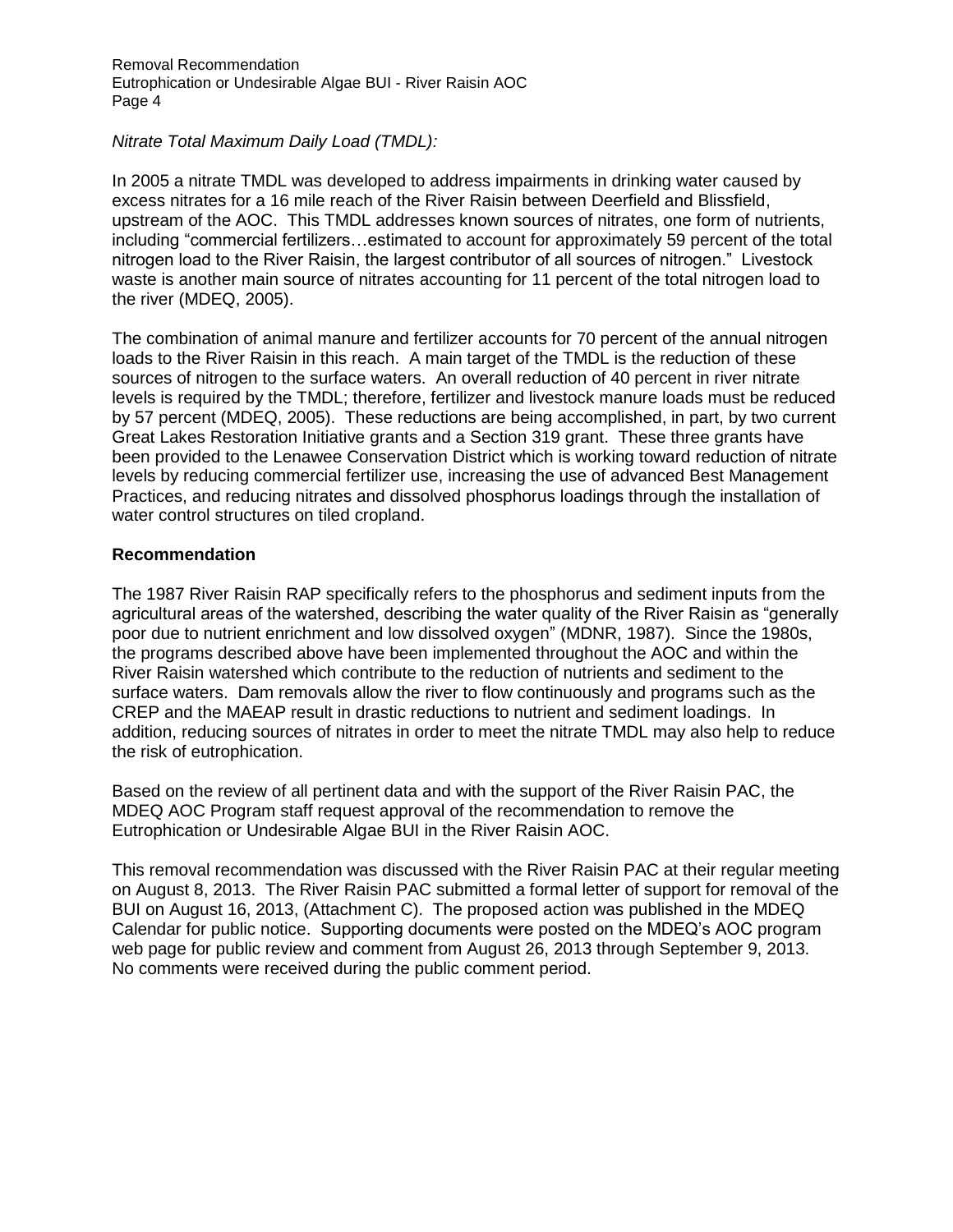Removal Recommendation Eutrophication or Undesirable Algae BUI - River Raisin AOC Page 5

Prepared by: Melanie Foose, AOC Coordinator Great Lakes Management Unit Office of the Great Lakes Michigan Department of Environmental Quality August 22, 2013

#### **Attachments**

- A Eutrophication or Undesirable Algae, pages 33-34 of the *Guidance*
- B River Raisin PAC Minutes, August 8, 2013
- C River Raisin PAC, Letter of Support for the Removal of the Beach Closings BUI, August 16, 2013

#### **References**

- Cyr, T. 2002. The River Raisin Remedial Action Plan Update Draft.
- Michigan Agriculture Environmental Assurance Program. History of MAEAP. N.p., n.d. Web. 14 August 2013. *(The link provided was broken and has been removed.)*
- MDARD Michigan Agriculture Environmental Assurance Program (MAEAP). MDARD Michigan Agriculture Environmental Assurance Program (MAEAP). N.p., n.d. Web. 14 August 2013.

[http://www.michigan.gov/mdard/0,4610,7-125-1599\\_25432-12819--,00.html.](http://www.michigan.gov/mdard/0,4610,7-125-1599_25432-12819--,00.html)

- Michigan Department of Environmental Quality. 2005. Total Maximum Daily Load for Nitrate for the River Raisin near Deerfield and Blissfield. [www.michigan.gov/documents/deq/wrd-swas-tmdl-raisin-nitrate\\_451066\\_7.pdf.](http://www.michigan.gov/documents/deq/wrd-swas-tmdl-raisin-nitrate_451066_7.pdf)
- Michigan Department of Environmental Quality. 2008. Guidance for Delisting Michigan's Great Lakes Areas of Concern, revised. MI/DEQ/WB-060-001.
- Michigan Department of Environmental Quality. 2012. Water Quality and Pollution Control in Michigan 2010 Sections 303(d), 305(b), and 314 Integrated Report. Water Resources Division, Michigan Department of Environmental Quality, Lansing, Michigan.
- Michigan Department of Natural Resources. 1987. Remedial Action Plan for the River Raisin Area of Concern. Great Lakes and Environmental Assessment Section, Surface Water Quality Division, Michigan Department of Natural Resources, Lansing, Michigan.

Shine, Stephen, personal communication, July 17, 2013.

Pigg, Robert, personal communication, August 9, 2013.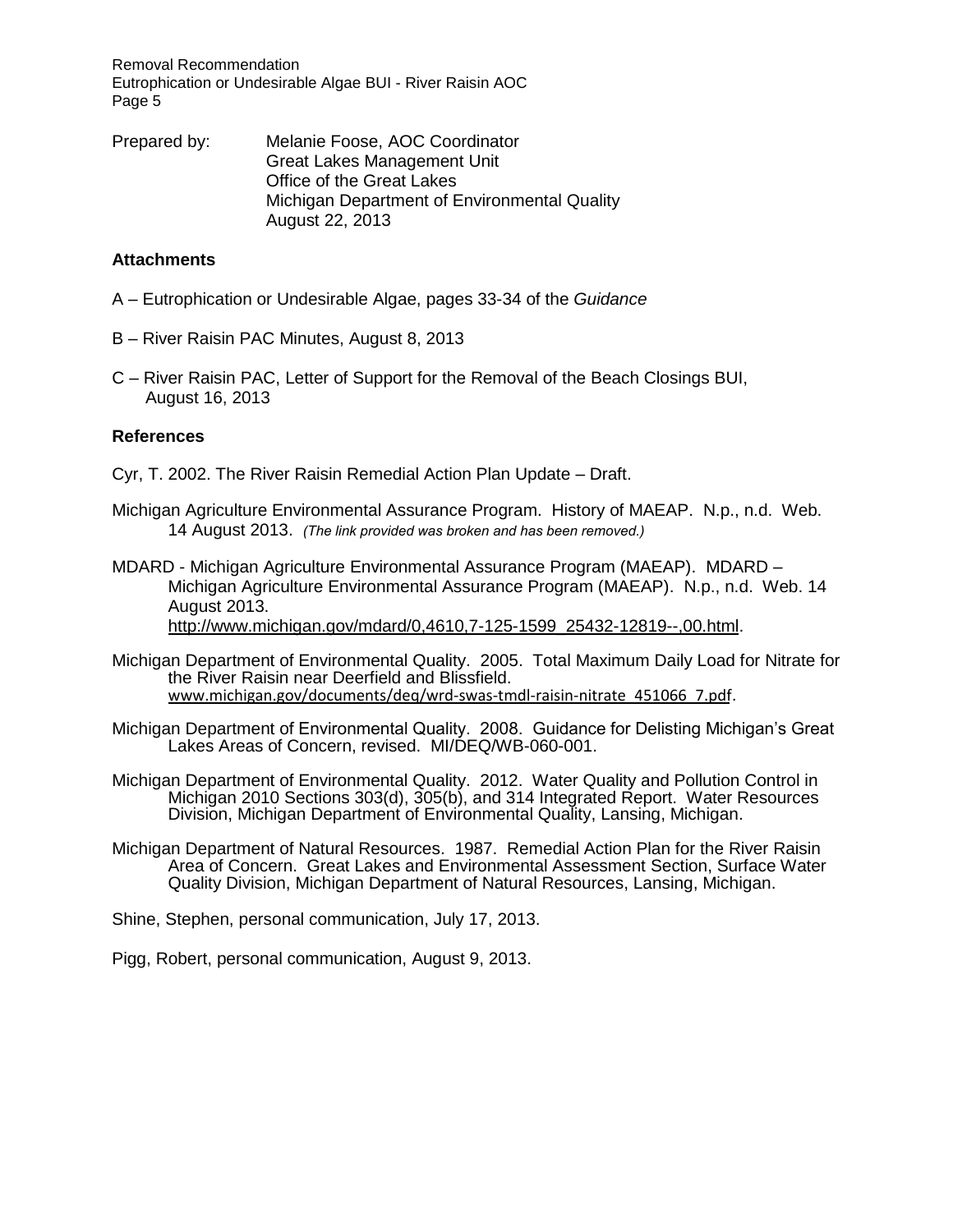# **Attachment A**

# **2008 Guidance for Delisting Michigan's Great Lakes Areas of Concern**

# *Eutrophication or Undesirable Algae*

# **Significance in Michigan's Areas of Concern**

Eight of Michigan's AOCs are listed as impaired due to eutrophication, including: River Raisin, Rouge River, Clinton River, Saginaw River/Bay, St. Marys River, Deer Lake, Muskegon Lake, and White Lake.

# **Michigan Restoration Criteria and Assessment**

This BUI will be considered restored when:

• no waterbodies within the AOC are included on the list of impaired waters due to nutrients or excessive algal growths in the most recent Clean Water Act, *Water Quality and Pollution Control in Michigan: Section 303(d) and 305(b) Integrated Report* (Integrated Report), which is submitted to U.S. EPA every two years.

In addition, the MDEQ is in the process of developing nutrient criteria for state surface waters which will be adopted into Michigan's WQS. The MDEQ will evaluate restoration of this BUI consistent with the nutrient criteria when the nutrient criteria are approved by the U.S. EPA and adopted into rule.

# **Rationale**

Practical Application in Michigan

The MDEQ regulates water pollution under the authority of Part 31 of the NREPA, P.A. 451 of 1994. The AOC restoration criteria are consistent with the state's WQS, and how the State identifies waters for inclusion on the Clean Water Act section 303(d) list, which is submitted to U.S. EPA every two years. If a waterbody exhibits growths of undesirable algae in quantities which interfere with a water body's "designated uses" as identified in rules R323.1060 and R323.1100 of the Michigan WQS (e.g., inhibits swimming due to the physical presence of algal mats and/or associated odor; inhibits the growth and production of warm water fisheries, and/or other indigenous aquatic life and wildlife), the waterbody is included on Michigan's Section 303(d) list.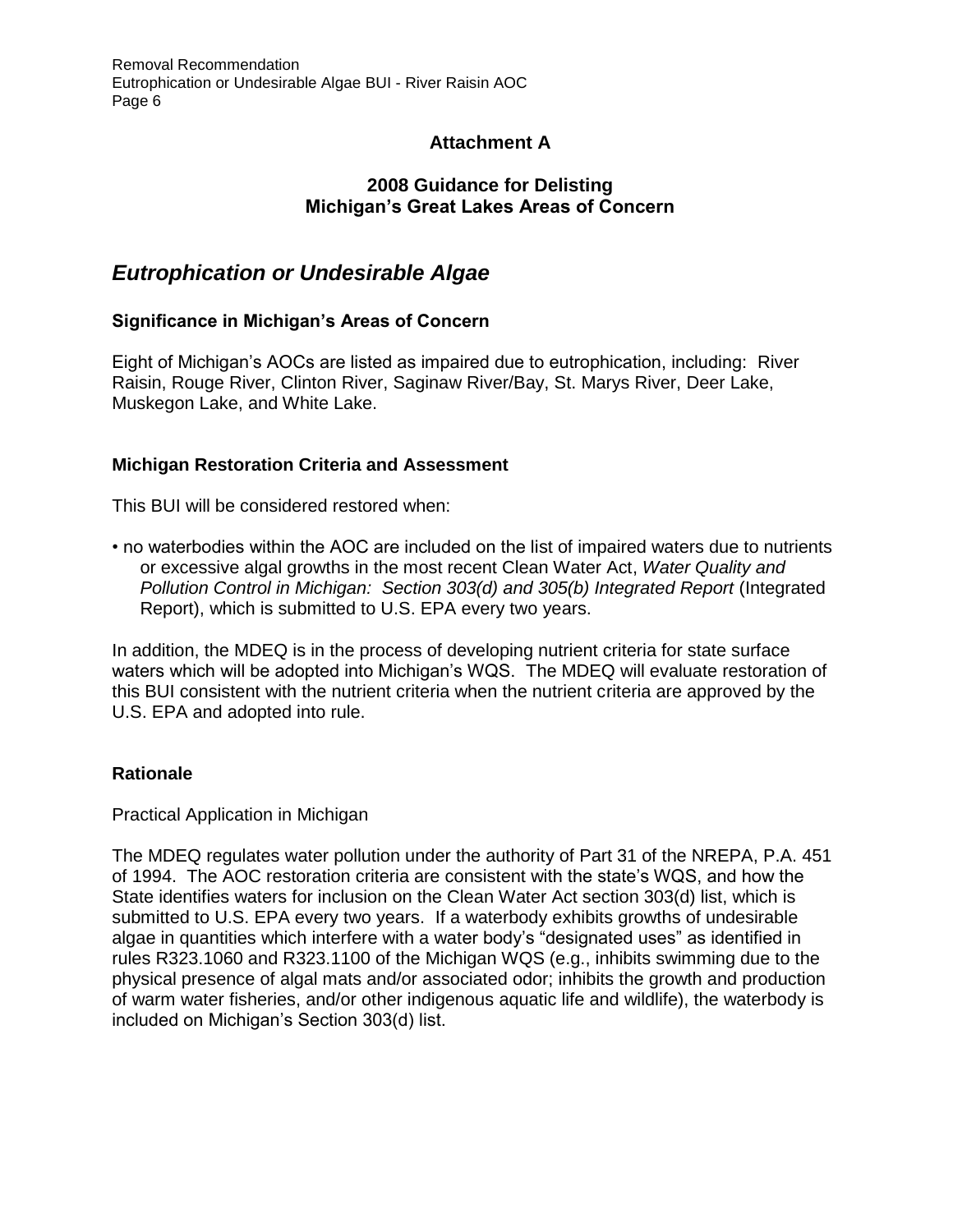Removal Recommendation Eutrophication or Undesirable Algae BUI - River Raisin AOC Page 7

### 1991 IJC General Delisting Guideline

*When there are no persistent water quality problems (e.g., dissolved oxygen depletion of bottom waters, nuisance algal blooms or accumulation, decreased water clarity, etc.) attributed to cultural eutrophication.* 

The IJC general delisting guideline is presented here for reference. The Practical Application in the Michigan subsection above describes application of specific criteria for restoration based on existing Michigan programs and authorities.

### **State of Michigan Programs/Authorities for Evaluating Restoration**

Michigan assesses water bodies throughout the state on a 5-year basin rotation cycle according to the MDEQ's "Strategic Environmental Quality Monitoring Program for Michigan's Surface Waters" (MDEQ, 1997) and "Michigan Water Quality Strategy Update" (MDEQ, 2005). Each year, a set of targeted watersheds are sampled at selected sites for conventional and toxic pollutants, and biological and physical habitat/morphology indicators. The set of watersheds sampled rotates each year, with each major watershed in the state revisited every 5 years (see Appendix 1 for maps of the basin rotations). Two particularly relevant elements of the strategy are expanded and improved water chemistry monitoring and the lake monitoring program. One of the specific objectives of these programs is to determine whether nutrients are present in surface waters at levels capable of stimulating the growth of nuisance aquatic plants/algae/slimes.

Under the water chemistry monitoring program, water samples generally are analyzed for nutrients, conventional parameters (i.e., temperature, conductivity, suspended solids, pH, dissolved oxygen), total mercury, and trace metals (i.e., cadmium, chromium, copper, lead, nickel, zinc). A much smaller number of samples are analyzed for organic contaminants such as PCBs and base neutrals. Other parameters may be included as appropriate at specific locations, including observations of nuisance algae in AOCs with this impairment. Nutrients and conventional parameters may also be monitored at sites where biological data are collected during routine watershed assessments. Data are reviewed each year to determine whether additional parameters should be added, removed, or analyzed at a greater or lesser frequency.

Some local AOC communities also have programs for monitoring water quality and related parameters which may be applicable to this BUI. If an AOC chooses to use local monitoring data for the assessment of BUI restoration, the data can be submitted to the MDEQ for review. If the MDEQ determines that the data appropriately address the restoration criteria and meet quality assurance and control requirements, they may be used to demonstrate restoration success.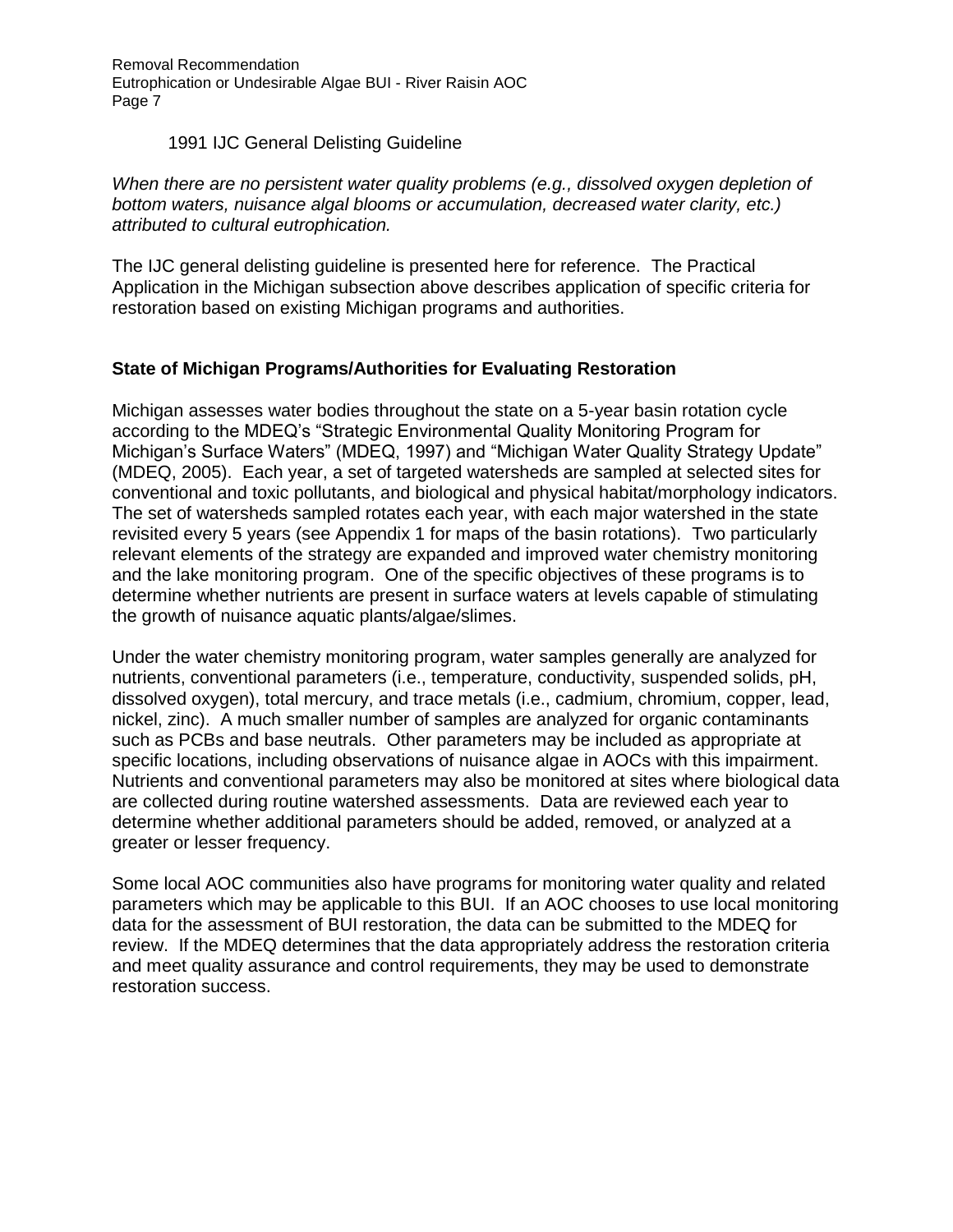# **Attachment B**

# **River Raisin AOC Public Advisory Council Meeting Minutes**

The City of Monroe Commission on the Environment and Water Quality **MINUTES** August 8, 2013 7:00 pm

*The following minutes are not taken verbatim and only reflect an overall representation of the meeting.* 

CALL TO ORDER: Dan Stefanski called the meeting to order at 7:00 pm

MEMBERS PRESENT: A roll call of members was taken and a quorum was present.

 Barry LaRoy Richard Micka Jerry McKart Ike Owens Dan Stefanski Brian Egen Hal Weakly MEMBERS EXCUSED Maureen Pfund Bonnie Finzel-Doster AOC COORDINATOR Melanie Foose – MDEQ MEDIA CONSULTANT Jeanine Bragg, with 20 Creative

### PROJECT UP-DATE

- 1. Stefanski presented a revised DVD highlighting the habitat restoration projects completed for the Raisin AOC.
- 2. Jeannie Bragg up-dated the Commissioners on our web site status and informed us that the DVD documentation is in final production. She expects both projects to be ready for launch in September.
- 3. LaRoy discussed the Fish Passage Phase 2 project, stating that the Sea Lamprey matter has been resolved, and MDEQ issued the construction permit. The project start date is scheduled for the end of September with a completion date at the end of 2013.
- 4. Dick Micka up-dated the Commissioners of the results of the Resilient Monroe survey. The results verified our contention that few residents understand the issues of the AOC, and that we need to better market our restoration efforts, our Living Watershed!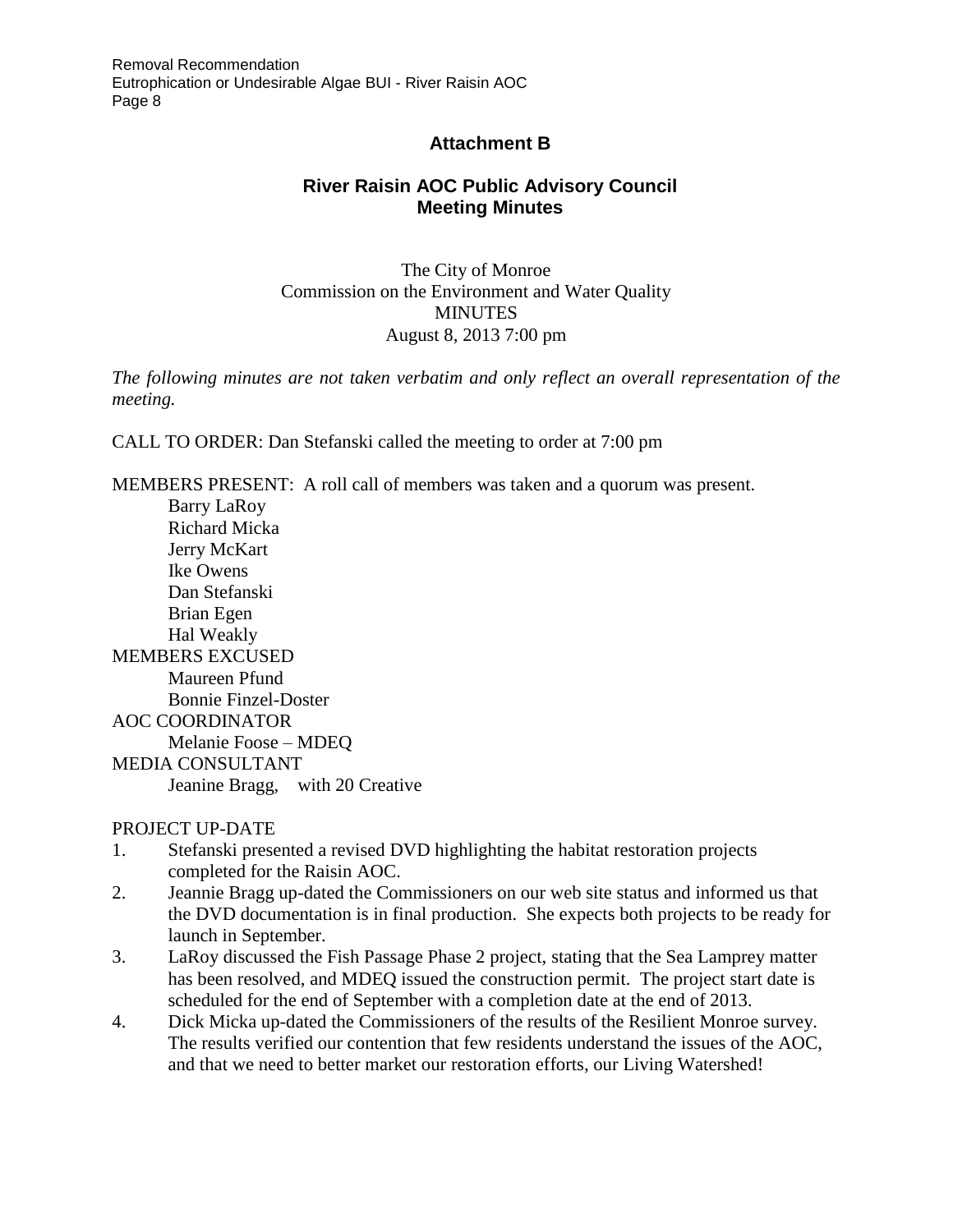5. LaRoy and Stefanski reviewed with the Commissioners the status of the 2013 GLC PAC Support Grant. Reviewing the plans for our media educational outreach efforts and the plans for a river clean-up in September.

### AOC COORDINATOR UPDATE

Melanie Foose (MDEQ) reviewed with the Commissioners the (Beach Closing) and the (Eutrophication or Undesirable Algae) Beneficial Use Impairments. She detailed and explained the items contained in the Draft Removal Recommendations for each of the Impairments.

After questions and answers, the Commissioners expressed their support for Removal Recommendations.

After discussion, a motion was made by Brian Egen, and supported by Ike Owens, to send to the MDEQ a letter to accept and fully support the proposed Removal Recommendations for the Beach Closing Beneficial Use Impairment for the River Raisin. The motion passed by a unanimous vote.

A motion was then made by Brian Egen, and supported by Ike Owens, to send a second letter to the MDEQ to accept and fully support the proposed Removal Recommendations for the Eutrophication or Undesirable Algae Beneficial Use Impairment for the River Raisin. That motion also passed by a unanimous vote.

With no other business the meeting was adjourned at 8:55 pm.